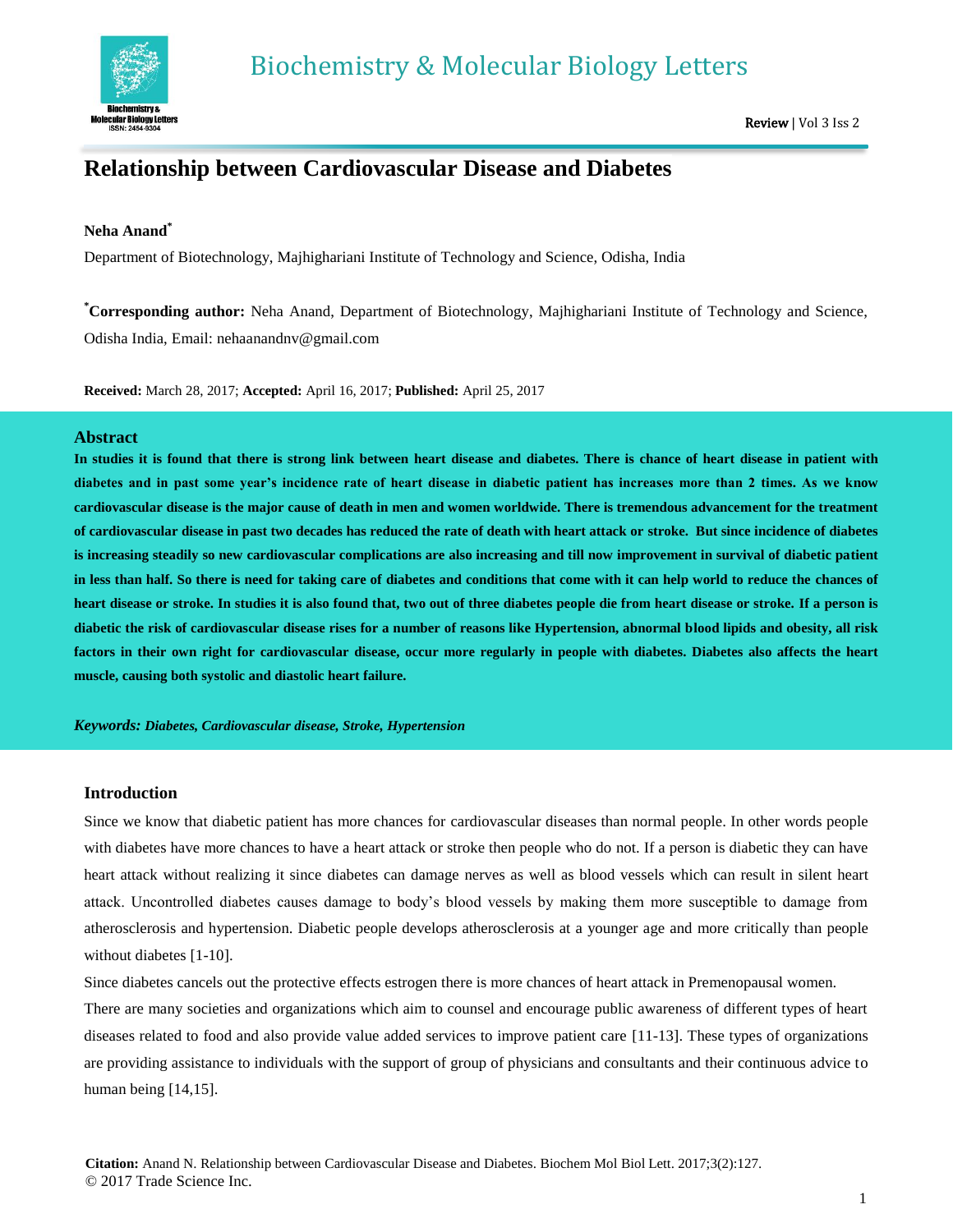Some of the major societies like Diabetes Association of Malawi which provides platform for professional development activities and helps to achieve accreditation status. This society brings awareness of diabetes and eliminates numerous numbers of challenges with respect to the delivery of treatment and with the availability of appropriate drugs that the diabetic patients were experiencing

National Heart Forum of UK aims to improve public awareness in cardiovascular health, and the advancement of quality standards to enhance patient care. It also support and promote researches in the field of cardiovascular diseases.

United Heart Foundation of USA which main aim is to educate human beings regarding the disease and their causes and how to overcome with the help of health knowledge and practice related to prevention and treatment of heart disease.

European Society of Cardiology is another international society comprising of professional cardiologists, contributes to the development of effective policy and programmatic responses to Cardiac patients at the global level, particularly in the European countries [16-25].

The main purpose of these societies is to spread advancement in the field of heart diseases and their causes so that scientists can provide better service to the patients and work together to reduce the risk of diseases. These societies main aim is to create awareness among the global communities [26-28].

There are several Journals on cardiovascular disease and nutrition which provides the information on current ongoing researches related to nutrition and heart disease across the globe, which helps readers to get updated with the current advancement's in this field. Some of them are: Journal of Cardiovascular Diseases & Diagnosis which is an international peer review Open access scholarly journal and provides a multidisciplinary source of information in the field of cardiovascular disease and their diagnosis [29-32].

Journal of Food and Nutritional Disorders is a hybrid open access journal which covers a wide range of fields in food and nutrition disorders and offers a platform for the researchers by providing a peer review process for their eminent work. Endocrinology & Diabetes Research journal studies improve the knowledge and provide cutting-edge research strategies for the development of new therapeutics. International Journal of Cardiovascular Research is a best open access peer reviewed leading provider of information on nutritional disorders & therapy and novel methods of treatment followed [33-40].

The above mentioned journals are best scholarly, peer reviewed, highly accessed, open access journals on cardiovascular disease and diet or in other words nutrition and disorders, which maintains the quality and standard of the journal content, reviewer's agreement and respective editor's acceptance in order to publish an article. These journals ensures the barrier-free distribution of its content through online open access and thus helps in improving the citations for authors and attaining good journal impact factors. Open access journals provide more visibility and accessibility to the readers in gaining the required information. The ongoing researches all over the world, which are being exhibited through open access journals, serve as the main source of information in various fields [41-52].

Group organizes conferences on diabetes and cardiovascular diseases with an aim to make an everlasting relation of upcoming new strategies in the treatment of these diseases with the scientific community and thereby giving everyone a healthier and quality life. 5th International Conference on Clinical & Experimental Cardiology was a grand success on April 27-29, 2015 Philadelphia, USA. The main theme of this conference was to discuss novel research and innovations in the field of cardiology in other words blooming landscapes in cardio research, how it benefits our daily lives and ultimately leading to a healthier and prosperous tomorrow. International Conference and Exhibition on Pediatric Cardiology was held in August 25-27, 2015 Valencia, Spain, Europe. The main intention of this conference was to share the challenges in pediatric and congenital cardiac disease [53-61].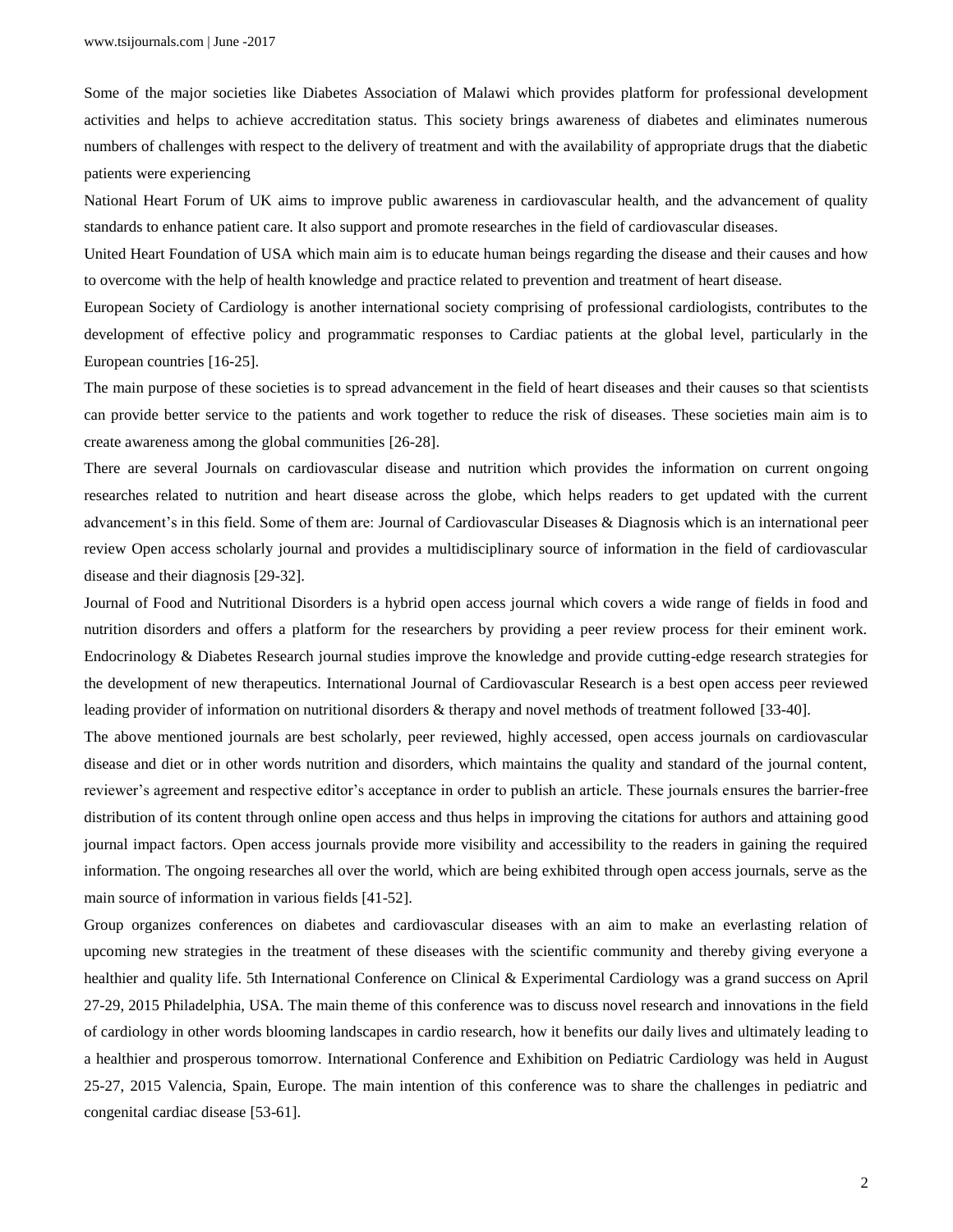## **Risk factors for diabetes**

The risk factors for Type 1 diabetes have not been proven yet. But concept of environmental triggers like viruses, toxins in the food chain and dietary components can be cause of type 1 diabetes [62].

Type 2 diabetes causes are being overweight or obese, ethnicity and family history of diabetes also plays a major role.

## **Reason for diabetic patient at increased risk for CVD** [63-75]

In studies it is found that there is a positive association between hypertension and insulin resistance. When patients have both hypertension and diabetes, which is a common combination, then the risk of cardiovascular disease increases more.

**Abnormal cholesterol and high triglycerides**: Abnormal cholesterol and high triglycerides are common for patients with diabetes which results in premature coronary heart disease.

**Obesity**: Obesity is main cause for cardiovascular disease and has been strongly related with resistance of Insulin. To improve cardiovascular risk, decrease insulin concentration and increase insulin sensitivity, weight loss is the main option.

**Lack of physical activity**: Lack of physical activity is one of the major risk factor for insulin resistance and cardiovascular disease. Workout and losing weight can play a major role in prevent or delay the onset of type 2 diabetes, reduce blood pressure and help in reducing the risk of heart attack and stroke.

**Poorly controlled blood sugars (too high) or out of normal range**: If blood sugar level is not is controlled manner in diabetic patient then it can cause rise in cardiovascular disease.

**Smoking**: Smoking is the main cause of cardiovascular disease in individuals without diabetes also.

#### **How diabetic patient can be protected from cardiovascular disease**

1. **By controlling blood glucose level**: If a diabetic patient is controlling the blood glucose level then patient can reduce the risk of cardiovascular event by 42%, cardiovascular disease by between 33% - 50% and risk of heart attack , stroke or death due to cardiovascular disease by 57%. Due to the long-term effects of insufficient control of blood glucose levels on the tissues or as a result of other cell damage related to diabetes [75-80].

2. **By controlling blood lipid level**: If a diabetic patient is controlling the blood lipid level then patient can reduce the risk of cardiovascular disease complications by 20%-50%.

3. **By losing weight and maintain healthy diet and stopping smoking**: If a diabetic patient is losing weight and maintaining a healthy diet there is chance to improve the status of diabetes. Along with this stopping smoking will reduce the risk of cardiovascular disease [81-85].

## **Diabetes and some common cardiovascular disease**

#### **Atherosclerotic CHD**

Due to coronary atherosclerosis myocardial ischemia occurs commonly without symptoms in patients with diabetes. As a result in multivessel atherosclerosis which is present before ischemic symptoms occur and before treatment is instituted. A delayed identification of various forms of CHD can worsens the prediction for survival for many diabetic patients. Both type 1 diabetes and type 2 diabetes are independent risk factors for CHD [86-90].

## **Diabetic Cardiomyopathy**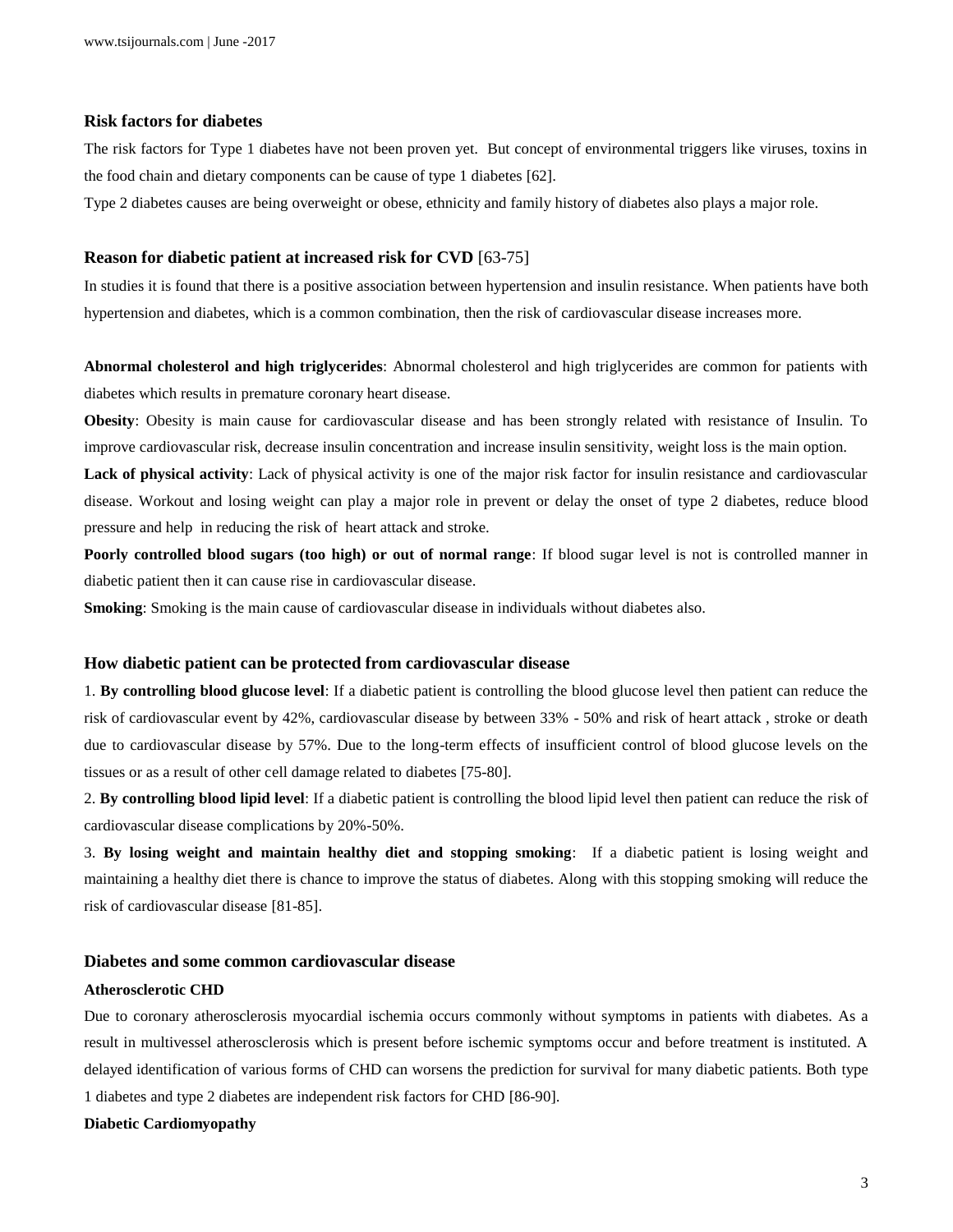Enhanced myocardial dysfunction which accelerated heart failure means diabetic cardiomyopathy is one of the reasons for poor predictions in patients with both diabetes and ischemic heart disease. This is an ongoing condition in which the heart loses the ability to pump blood effectively. Thus, patients with diabetes are unusually prone to congestive heart failure. The main symptoms are shortness of breath when you're moving and leg swelling.

Some factors for diabetic cardiomyopathy: Severe coronary atherosclerosis, prolonged hypertension, chronic hyperglycemia, microvascular disease, glycosylation of myocardial proteins, and autonomic neuropathy.

Better glycemic control, better control of hypertension, and prevention of atherosclerosis with cholesterol-lowering therapy may prevent diabetic cardiomyopathy [91-95].

#### **Diabetes and stroke**

If a person is suffering from diabetes and hypertension then mortality from stroke is increased almost 3-fold. The most common site of cerebrovascular disease in patients with diabetes is occlusion of small paramedial penetrating arteries. Diabetes also increases the chance of acute carotid atherosclerosis [96,97].

#### **Diabetes and peripheral arterial disease**

Diabetes can damage the blood vessels and over time this puts people with diabetes at far greater risk of intermittent claudication and lower-limb amputation in compare to the people without diabetes. Intermittent claudication occurs three times more often in men with diabetes and almost nine times more often in women with diabetes than in their counterparts without diabetes [98].

#### **Coronary Heart Disease**

Fatty deposits, called plaques, can narrow coronary arteries in heart. Sudden breaks in plaque can cause a heart attack. Exercise, eating a healthy diet without smoking is the best things for reducing the risk of coronary heart disease. It could be from coronary artery disease or from the diabetes [99].

## **Conclusion**

Cardiovascular diseases are major causes for the morbidity and mortality associated with diabetes. It is important to admit that the pathogenesis of diabetes-associated cardiovascular diseases. Cardiovascular diseases are only partially understood and there is need to determine the best and most effective ways to reduce cardiovascular diseases in these high-risk patients. Along with this, there is need to learn more about factors relatively unique to type 1 and type 2 diabetes, such as autoimmune inflammatory and immunological responses and the clustering of CVD risk factors in type 1 and type 2 patients, respectively, which may cause the increased risk for cardiovascular diseases. The main aim of public health and clinical intervention is the prevention of diabetes and its complications. Scientists and researchers have to understand the major causes and unique factors which lead to increased risk for premature cardiovascular diseases and to develop and implement better interventions.

## **REFERENCE**

1. Yaseen R, Soliman M, Ahmed MA, et al. Assessment of Left Ventricular Dyssynchrony in Hypertensive Patients with Normal Systolic Function by Tissue Synchronization Imaging. Int J Cardiovasc Res. 2014;3:5.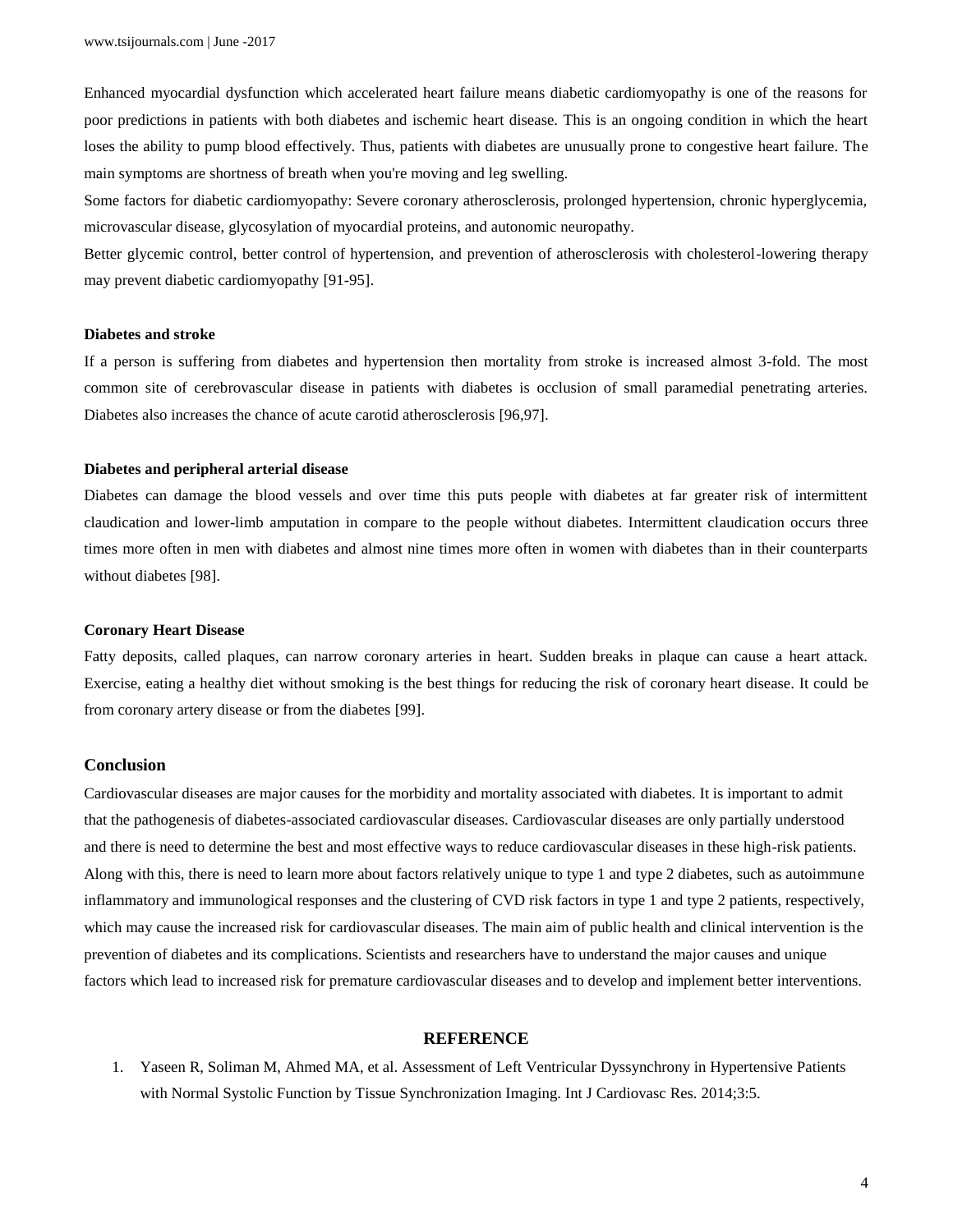- 2. Mehra S, Efird J, Christiano C, et al. Pulmonary Hypertension in Patients Undergoing Kidney Transplant A Single Center Experience. Int J Cardiovasc Res. 2013;2:6.
- 3. Safdar Z, Tamez E, Frost A, et al. Collagen Metabolism Biomarkers and Health Related Quality of Life in Pulmonary Arterial Hypertension. Int J Cardiovasc Res. 2015;4:2.
- 4. Patra S, Puttegowda B, Ravindranath KS, et al. Chronic thromboembolic pulmonary hypertension in a case with multi-drug resistant pulmonary tuberculosis. Int J Cardiovasc Res. 2015;4:1.
- 5. Alhaj EK, Alhaj EKN, Rahman I, et al. Usefulness of BNP in Monitoring Response to Treatment in Patients with Pulmonary Arterial Hypertension PAH. Int J Cardiovasc Res. 2014;3:5.
- 6. Khouzam RN, Al Darazi F. Spontaneous Echo Contrast as a Risk Factor for Cerebrovascular Accident. Int J Cardiovasc Res. 2013;2:4.
- 7. Samadoulougou AK, Mandi DG, Naibe DT, et al. Cardio embolic stroke: Data from 145 cases at the Teaching Hospital of Yalgado Ouedraogo, Ouagadougou, Burkina Faso. Int J Cardiovasc Res. 2015;4:1.
- 8. Alqudaimi HYM, Khashaba O, Fouad H, et al. The Effect of Periodontal Therapy on Atherosclerosis in Cardiovascular Disease: Clinical, Biochemical, Microbiological and Experimental Study. J Cardiovasc Res. 2016;5:1.
- 9. Onrat ST, Akci O, Soylemez Z, et al. Plasminogen Activator Inhibitor-1 (PAI-1) 4G/5G Allele Polymorphisms and NIDDM (Non-Insulin Dependent Diabetes Mellitus) Risk Factor for Early Onset Myocardial Infarction. Int J Cardiovasc Res. 2014;3:4.
- 10. Elahi MM, Matata BM. Developmental Origins of Cardiovascular Disease. A Missing Link in the Puzzle. Int J Cardiovasc Res. 2013;2:5.
- 11. Kennedy WL, O'Neal ST, Efird JT, et al. Maintaining the Benefit of Cardiovascular Disease Prevention Programs: The Challenge for Future Generations. Int J Cardiovasc Res. 2013;2:2.
- 12. Cipolletta E, Luca GD, Carillo AL, et al. β2 Adrenergic Receptor Polymorphisms and Treatment-Outcomes in Cardiovascular Diseases. Int J Cardiovasc Res. 2013;2:1.
- 13. Podolecka E, Zukowska-Szczechowska E. Association between Rs6226 and Rs6224 Polymorphisms of the Furin Gene and Cardiovascular Diseases. Int J Cardiovasc Res. 2012;1:5.
- 14. Simone TM, Higgins PJ. Low Molecular Weight Antagonists of Plasminogen Activator Inhibitor-1: Therapeutic Potential in Cardiovascular Disease. Mol Med Ther. 2012;1:1 .
- 15. Sturzeneker. Non-Alcoholic Fatty Liver Disease: A New Risk Factor for Cardiovascular Disease?. Int J Cardiovasc Res. 2012;1:2.
- 16. Rinaldi E, Vicennati V, Casadio E, et al. Adrenomedullary Hyperplasia in a Patient with Poorly Controlled Hypertension and Neurofibromatosis Type 1: A Case Report. Endocrinol Diabetes Res. 2016;2:1.
- 17. Akbarzadeh M, Naderi T, Dabbaghmanesh MH, et al. Comparison of Hypertension and Obesity Parameters in Healthy Adolescents and those with Polycystic Ovarian Syndrome. Endocrinol Diabetes Res. 2015;1:2.
- 18. Djoba Siawaya JF, Mombo RB, Obame Abessolo AS, et al. Prevalence and Relationship between Hyperglycemia Hypertension and Obesity in Libreville-Gabon: A Pilot Study. Endocrinol Diabetes Res. 2015;1:1.
- 19. Yin J, Guo Y, Huang Q, et al. Pharmacogenetics of Oral Antidiabetic Drugs: Potential Clinical Application. Endocrinol Metabol Syndrome. 2012;S5:003.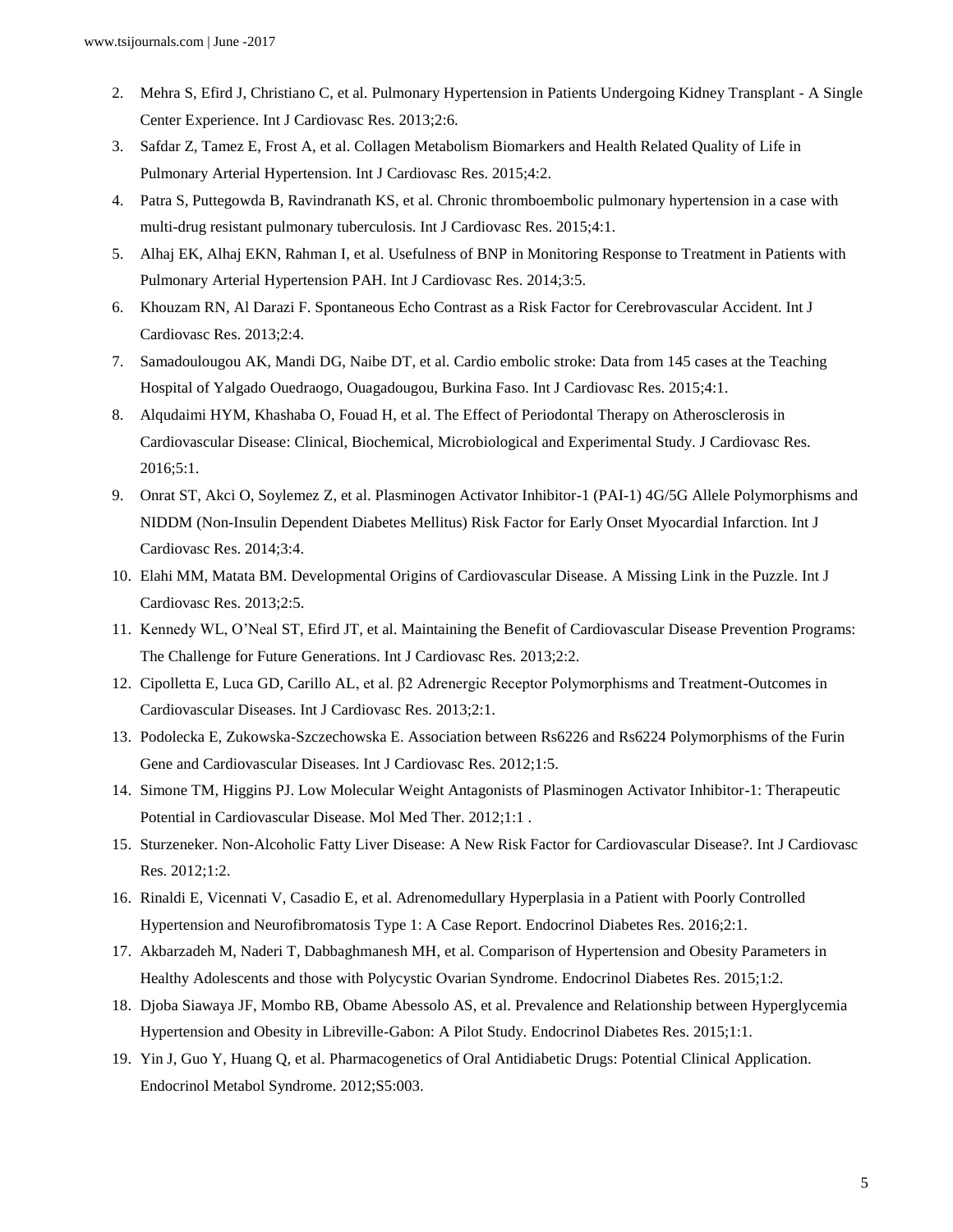- 20. Bhatia S, Sandhu S, Tayal D. Safety and Efficacy of New Oral Anticoagulants in Patients with Atrial Fibrillation: A Literature Review. J Diabetic Complications Med. 2015;1:101.
- 21. Hunter LE, Sharland GK. Maternal Gestational Diabetes and Fetal Congenital Heart Disease: An Observational Study. J Preg Child Health. 2015;2:132.
- 22. Aziz KMA. Association of Microalbuminuria with Ischemic Heart Disease, Dyslipidemia and Obesity among Diabetic Patients: Experience from 5 Year Follow up Study of 1415 Patients. Bioenergetics. 2014;3:118.
- 23. Babbs CF. Initiation of Ventricular Fibrillation by a Single Ectopic Beat in Three Dimensional Numerical Models of Ischemic Heart Disease: Abrupt Transition to Chaos. J Clin Exp Cardiolog. 2014;5:346.
- 24. Dupras C, Andelfinger G, Paré M, et al. Influence of Demographic Characteristics of Participants on Consent to Genomic Research into Congenital Heart Disease. J Clinic Res Bioeth. 2014;5:199.
- 25. Bernstein HS. Future Prospects for Biomarkers in the Management and Development of Novel Therapies for Pediatric Heart Disease. Pediat Therapeut. 2014;4:e126.
- 26. Frederiksen CA, Juhl-Olsen P, Kremke M, et al. Remifentanil and Sufentanil Preserve Left Ventricular Systolic and Diastolic Function in Patients with Ischemic Heart Disease-A Randomised Comparative Study. J Anesth Clin Res. 2014;5:437.
- 27. Souilmi FZ, Atmani S, Chaouki S, et al. Presyncope Due to a Complete Atrioventricular Block Revealing a Rheumatic Heart Disease. J Clin Case Rep. 2014;4:386.
- 28. Avila A, Goetschalckx K, Vanhees L, et al. A Randomized Controlled Study Comparing Home-Based Training with Telemonitoring Guidance Versus Center-Based Training in Patients with Coronary Heart Disease: Rationale and Design of the Tele-Rehabilitation in Coronary Heart Disease (TRiCH) Study. J Clin Trials. 2014;4:175.
- 29. Felippe TCG, Santoro DC. Implantation of Adult Stem Cells in Patients with Heart Disease: Clinical Practice Implications for Nurses. J Nurs Care. 2014;3:167.
- 30. Black SM, Fineman JR. Mitochondrial Dysfunction and Congenital Heart Disease. Pediat Therapeut. 2014;4:199.
- 31. Berkinbayev S, Rysuly M, Mussayev A, et al. Apolipoprotein Gene Polymorphisms (APOB, APOC111, APOE) in the Development of Coronary Heart Disease in Ethnic Groups of Kazakhstan. J Genet Syndr Gene Ther. 2014;5:216.
- 32. Al-Haggar M. SNPs as Co-morbid Factors for Drug Abuse and Ischemic Heart Disease. Gene Technology. 2014;3:107.
- 33. Bolognesi M, Bolognesi D. Asymptomatic Ischemic Heart Disease in a 45-year-old Male Athlete: A Case Report. J Gen Pract. 2014;2:139.
- 34. Mormile R. Celiac Disease and Ischemic Heart Disease: What is the Link? J Clin Cell Immunol. 2013;4:173.
- 35. Virag J. New Twists on an Old Problem: Contemporary Experimental and Clinical Research of Coronary Heart Disease. J Clin Exp Cardiolog. 2013;S6:007.
- 36. Syamasundar Rao P. Stents in the Management of Heart Disease in Children. Pediat Therapeut. 2013;3:e120.
- 37. Guilherme L, Köhler KF, Pommerantzeff P, et al. Rheumatic Heart Disease: Key Points on Valve Lesions Development. J Clin Exp Cardiolog. 2013;S3:006.
- 38. Wang L, Wang HPZ, Cao Z. A Combination of Electro-Acupuncture and Aerobic Exercise Improves Cardiovascular Function in Patients with Coronary Heart Disease. J Clin Exp Cardiolog. 2015;6:402.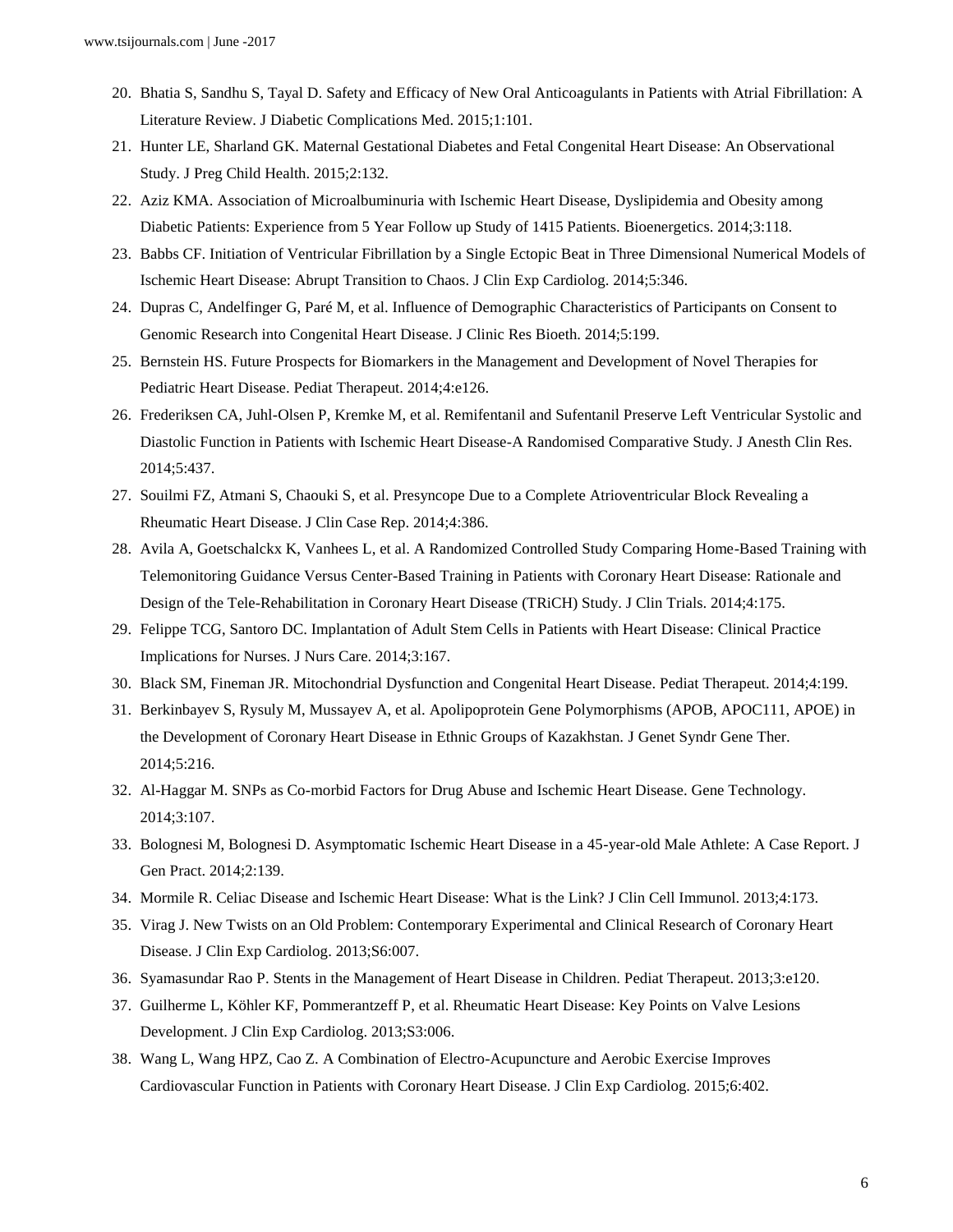- 39. Blue GM, Winlaw DS. Next Generation Sequencing in Congenital Heart Disease: Gene Discovery and Clinical Application. Next Generat Sequenc & Applic. 2015;2:113.
- 40. Rajajeyakumar M, Chenniappan M, Janitha A. Importance of Sinus Arrhythmia and Artifact. Clinical Interpretation of Abnormal ECG Patterns in the Absence of Heart Disease. J Bioengineer & Biomedical Sci. 2015;5:157.
- 41. Mahmood H, Abid AR, Riaz R, et al. Relation of Cholesterol Level to Dietary Fat Intake in Patients of Ischemic Heart Disease. Cardiol Pharmacol. 2015;4:141.
- 42. Li G, Hu R, Wu HZ, et al. High Serum Concentration of Sulfatide is a Risk Factor for Restenosis in Patients with Coronary Heart Disease after Percutaneous Coronary Intervention. Metabolomics. 2015;5:137.
- 43. Zhou Y, Wang S, Kindzelski BA, et al. Clinical Trials Using Cell-based Therapy in Ischemic Heart Diseases-A Decade's Efforts. J Vasc Med Surg. 2015;3:174.
- 44. Maduagu ATL, Oguntona CRB, Oguntona EB, et al. Prevalence of Coronary Heart Diseases Risk Factors in Adults Population Living in Nigeria's Largest Urban City. J Nutr Disorders Ther. 2015;5:153.
- 45. RN MK. Recognizing Heart Disease as a "Woman's Disease". J Women's Health Care. 2015;4:219.
- 46. Castro AAM, Porto EF, Souza RPB, et al. Clinical Course Development of the Chagas Heart Disease in a Brazilian Patient: A Case Report. J Clin Case Rep. 2014;4:449.
- 47. Eggert K, Antony G, Anvari K, et al. A Prospective, Multicenter, 2-Year Echocardiographic Study on Valvular Heart Disease in Parkinson's Disease Patients Taking Rotigotine and Other non-Ergot Dopamine Agonists. J Alzheimers Dis Parkinsonism. 2016;6:233.
- 48. Mulatu HA, Woldemichael M, Aberra M, et al. Prevalence of Rheumatic Heart Disease among Primary School Students in Mid-Eastern Ethiopia. Biol syst Open Access. 2016;5:149.
- 49. Maramao F, Maramao FS, Conde Y, et al. Radiotherapy-Chemotherapy Related Heart Diseases in Surgical Setting. J Clin Exp Cardiolog. 2016;7:444.
- 50. Kataria V, Yaduvanshi A, Nair M. Radiofrequency Catheter Ablation of Ventricular Tachycardia in Structural Heart Disease: Single Team Experience with Follow-Up upto 5 Years. Arrhythm Open Access. 2016;1:104.
- 51. Sun T, Cheng YT, Wang S, et al. Invasive Aortic Augmentation Index Could Predict the Adverse Events in Patients without Established Coronary Heart Disease. Angiol. 2016;4:173.
- 52. Wang N, Zhong Y, Li H, et al. Management in Patients with Coronary Atherosclerotic Heart Disease Complicated with Chronic Heart Failure: A Community-based Study. Angiol. 2016;4:171.
- 53. Roever L, Resende ES, Borges ASR, et al. Exercise-Based Rehabilitation for Coronary Heart Disease: What does the Evidence Show? J Cardiovasc Dis Diagn. 2016;4:e111.
- 54. Wu Q, Su Z, Wang WB, et al. Detection of Copy Number Variants by Next-Generation Sequencing in Fetuses with Congenital Heart Disease. Gynecol Obstet Sunnyvale. 2016;6:351.
- 55. Ventriglia F, Caiaro A, Giancotti A, et al. Reliability of Early Fetal Echocardiography for Congenital Heart Disease Detection: A Preliminary Experience and Outcome Analysis of 102 Fetuses to Demonstrate the Value of a Clinical Flow-Chart Designed for At-Risk Pregnancy Management. Pediat Therapeut. 2016;6:270.
- 56. Kuliev A, Pakhalchuk T, Rechitsky S. Preimplantation Genetic Diagnosis PGD for Heart Disease Determined by Genetic Factors. Arrhythm Open Access. 2015;1:103.
- 57. Rehman S, Ahmad N, Akhtar N, et al. Mutation Screening of MEFV and TNF Gene in Pakistani Patients with Rheumatic Heart Disease: A Case Control-Study. J Clin Cell Immunol. 2015;6:382.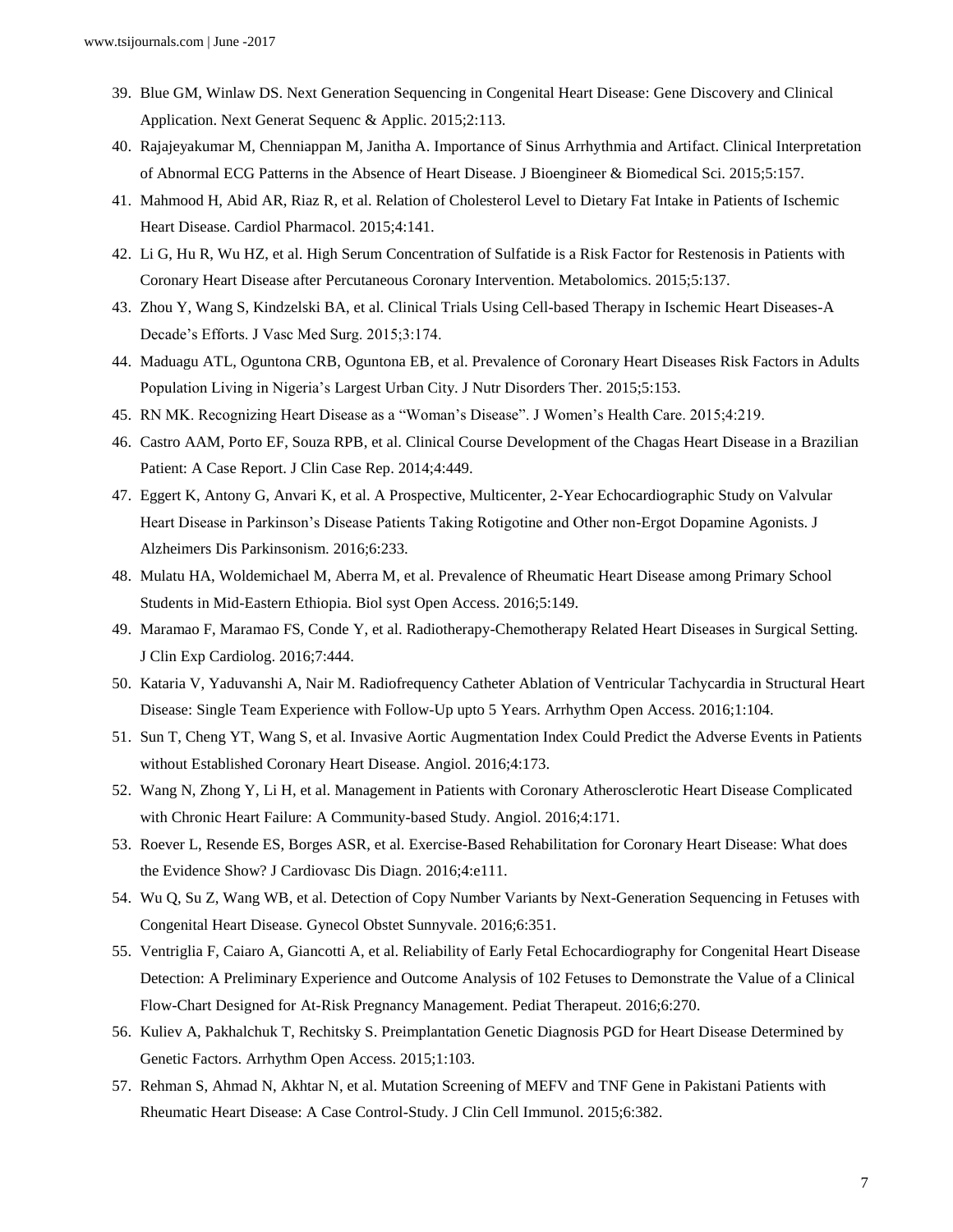- 58. Hari OS, Sonali G, Sumitra N. Awareness and Trends of Blood Cholesterol and Susceptibility to Develop Heart Disease. Adv Genet Eng. 2015;4:138.
- 59. Tufa TB, Petros Z, Melke LF. Pharmacogenetics of ß1-Adrenergic Receptor Blockers in Heart Failure Therapy: A Systematic Review. Cardiol Pharmacol 2013;2:113.
- 60. Micco PD, Visonà A, Micco GD, et al. Baseline Analysis on the Outcome of Patients with Deep Vein Thrombosis DVT Before the Global Impact of New Oral Anticoagulants in Italy: Data from RIETE Registry. J Blood Lymph. 2014;4:129.
- 61. Puri A. Pharmacogenetics Variations in Anesthesia. J Anesth Clin Res. 2012;3:233.
- 62. Hong H. Next-Generation Sequencing and Its Impact on Pharmacogenetics. J Pharmacogenomics Pharmacoproteomics. 2012;3:e119.
- 63. Luisa BM, Eric A, Ann D, et al. Challenges Faced in the Integration of Pharmacogenetics/Genomics into Drug Development. J Pharmacogenomics Pharmacoproteomics 2012;3:108.
- 64. Shiga T. Persistence of Oral Anticoagulants in Japanese Patients with Atrial Fibrillation: Non-Vitamin K Antagonist Oral Anticoagulant versus Warfarin. Arrhythm Open Access. 2016;1:e102.
- 65. Lisboa da Silva RMF. Novel Anticoagulants in Non-Valvular Atrial Fibrillation: An Evidence-Based Analysis. Evidence Based Medicine and Practice. 2015;1:1000e101.
- 66. Pérez-Sánchez H. Virtual Screening for the Discovery of New Anticoagulants. Drug Design. 2013;S1:e001.
- 67. Carnes EB, Karnad A, Haldar S, et al. Role of Novel Oral Anticoagulants in Primary and Secondary Thromboprophylaxis in Cancer. J Hematol Thrombo Dis. 2015;3:222.
- 68. Patil J. Pharmacogenetics and Pharmacogenomics: A Brief Introduction. J Pharmacovigilance. 2015;3: e139.
- 69. Kamal MS and El Dine. Spotlights on Pharmacogenetics of Schizophrenia and Depressed Mood. Gene Technol. 2015;4:121.
- 70. Talameh JA, Kitzmiller JP. Pharmacogenetics of Statin-Induced Myopathy: A Focused Review of the Clinical Translation of Pharmacokinetic Genetic Variants. J Pharmacogenomics Pharmacoproteomics. 2014;5:128.
- 71. He ZX, Zhou SF. Pharmacogenetics-Guided Dosing for Fluoropyrimidines in Cancer Chemotherapy. Adv Pharmacoepidemiol Drug Saf. 2014;3:e125.
- 72. Torrellas C, Carril JC, Cacabelos R. Benefits of Pharmacogenetics in the Management of Hypertension. J Pharmacogenomics Pharmacoproteomics. 2014;5:126.
- 73. Nadiminti K, Zhan F, Tricot G. Cytogenetics and Chromosomal Abnormalities in Multiple Myeloma-A Review. Clon Transgen. 2013;2:114.
- 74. Abarin T. Gene-environment Interaction Studies with Measurement Error Application in the Complex Diseases in the Newfoundland Population: Environment and Genetics Study. J Biomet Biostat. 2013;4:173.
- 75. Mishra H, Kumar V. Pharmacovigilance: Current Scenario in a Tertiary Care Teaching Medical College in North India. J Pharmacovigilance. 2013;1:109.
- 76. Murdaca G, Spanò F, Puppo F. Pharmacogenetics: Reality or Dream in Predicting the Response to TNF-a Inhibitor Treatment? J Genet Syndr Gene Ther. 2013;S3:007.
- 77. Salem MSZ. Medical Genetics: An Overview. Human Genet Embryol. 2013;S5:001.
- 78. Salem MSZ. Medical Genetics: Problems and Approaches. Human Genet Embryol. 2013;S5:002.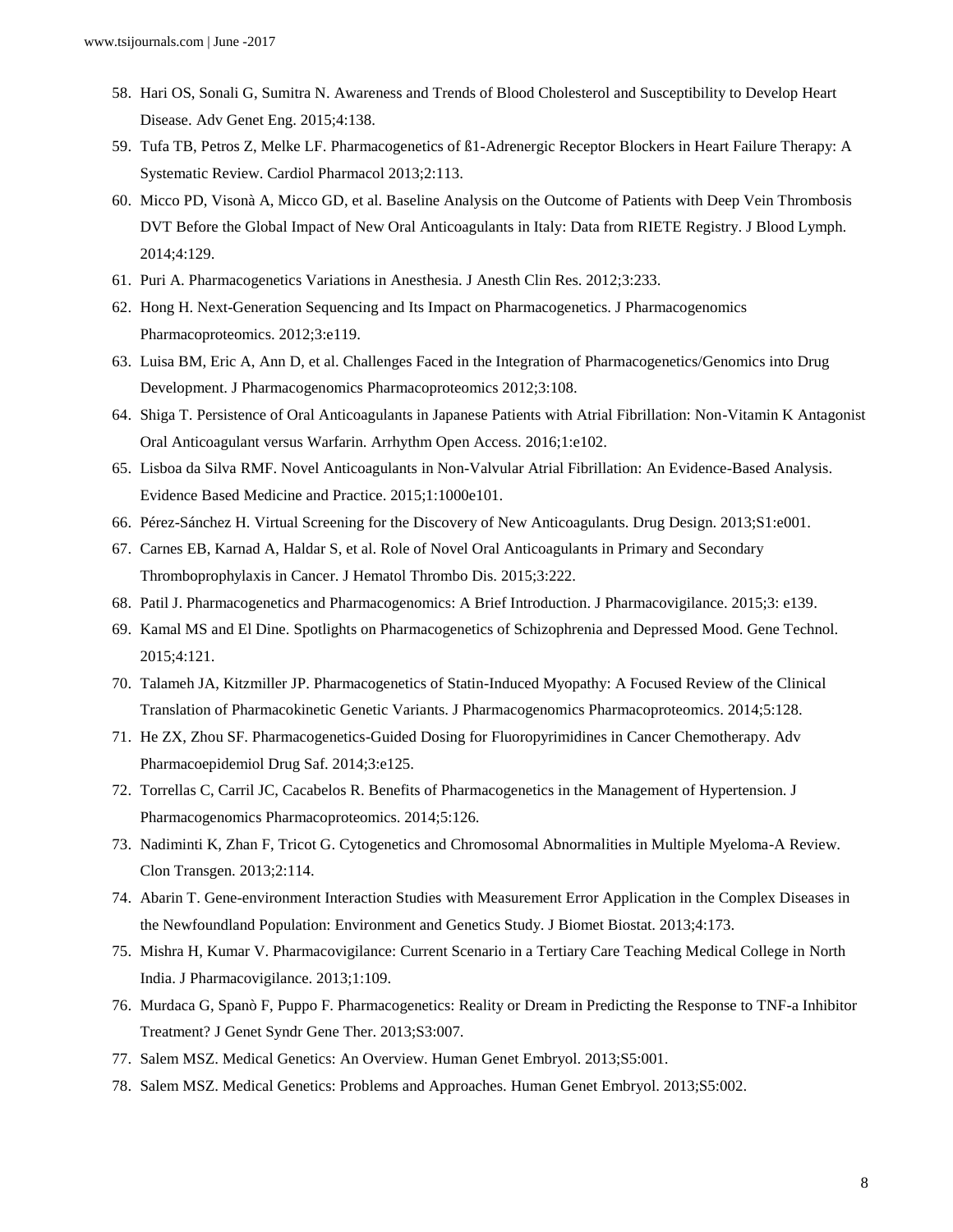- 79. de LeBlanc. The Administration of Probiotics and Fermented Products Containing Lactic Acid Bacteria Exert Beneficial Effects Against Intestinal and Non-Intestinal Cancers. J Food Nutr Disor. 2014;S1-005.
- 80. Shukla G, Verma A, Singh J, et al.. Prebiotic Inulin Alters the Colonic Mass, pH, Microflora and Short Chain Fatty Acids in 1,2-Dimethylhydrazine Dihydrochloride Induced Early Colon Carcinogenesis in Male Laca Mice. J Prob Health. 2014;2:121.
- 81. Ganguly S, Sathish Kumar MH, Singh AK, et al. Effect of Fermentation by Probiotic Lactobacillus acidophilus NCDC 13 on Nutritional Profile of a Dairy-cereal based Composite Substrate. J Food Nutr Disor. 2014;S1-002.
- 82. Arena MP, Fiocco D, Massa S, et al. Lactobacillus plantarum as a Strategy for an In Situ Production of Vitamin B2. J Food Nutr Disor. 2014;S1-004.
- 83. Zihler A, Blay GL, Chassard C, et al. Bifidobacterium thermophilum RBL67 Inhibits Salmonella enterica Serovar Typhimurium in an In vitro Intestinal Fermentation Model. J Food Nutr Disor. 2014;S1-003.
- 84. Nikkhah A. 'Doogh' the Hero Probiotic for Chickens of Kitchens. J Prob Health. 2014; 2: e111.
- 85. Saengkerdsub S, O'Bryan CA, Crandall PG, et al. Possibility for Probiotic Sources of Methionine for Organic Poultry Nutritional Supplementation: An Early Review. J Prob Health. 2013;1:103.
- 86. Chenoll E, Codoner FM, Silva A, et al. Genomic Sequence and Pre-Clinical Safety Assessment of Bifi dobacterium longum CECT 7347, a Probiotic able to Reduce the Toxicity and Infl ammatory Potential of Gliadin-Derived Peptides. J Prob Health. 2013;1:106.
- 87. Sorokulova I. Modern Status and Perspectives of Bacillus Bacteria as Probiotics. J Prob Health. 2013;1:e106.
- 88. Ratsep M, Naaber P, Koljalg S, et al. Effect of Lactobacillus plantarum Strains on Clinical Isolates of Clostridium difficile in vitro. J Prob Health. 2014;2:119.
- 89. Onwulata CI. The Growing Significance of Probiotics on Health. J Prob Health. 2013;1:e101.
- 90. Sharma V. Probiotics for Celiac Disease: A Work in Progress. J Prob Health. 2014;2:1000e107.
- 91. O'Bryan CA, Pak D, Crandall PG, et al. The Role of Prebiotics and Probiotics in Human Health. J Prob Health. 2013;1:108.
- 92. Rachel WD, Roberts E, Sichel LS, et al. Improvements in Gastrointestinal Symptoms among Children with Autism Spectrum Disorder Receiving the Delpro $\hat{A} \otimes P$ robiotic and Immunomodulator Formulation. J Prob Health. 2013;1:102.
- 93. Miyata S, Noda A, Otake H, et al. Masked Hypertension and Morning Blood Pressure Surge in Patients with Obstructive Sleep Apnea Syndrome. J Sleep Disor: Treat Care. 2016;5:1.
- 94. Avila A, Goetschalckx K, Vanhees L, et al. A Randomized Controlled Study Comparing Home-Based Training with Telemonitoring Guidance Versus Center-Based Training in Patients with Coronary Heart Disease: Rationale and Design of the Tele-Rehabilitation in Coronary Heart Disease (TRiCH) Study. J Clin Trials. 2014;4:175.
- 95. Aziz KMA. Association of Microalbuminuria with Ischemic Heart Disease, Dyslipidemia and Obesity among Diabetic Patients: Experience from 5 Year Follow up Study of 1415 Patients. Bioenergetics. 2014;3:118.
- 96. Felippe TCG, Santoro DC. Implantation of Adult Stem Cells in Patients with Heart Disease: Clinical Practice Implications for Nurses. J Nurs Care. 2014;3:167.
- 97. Black SM, Fineman JR. Mitochondrial Dysfunction and Congenital Heart Disease. Pediat Therapeut. 2014;4:199.